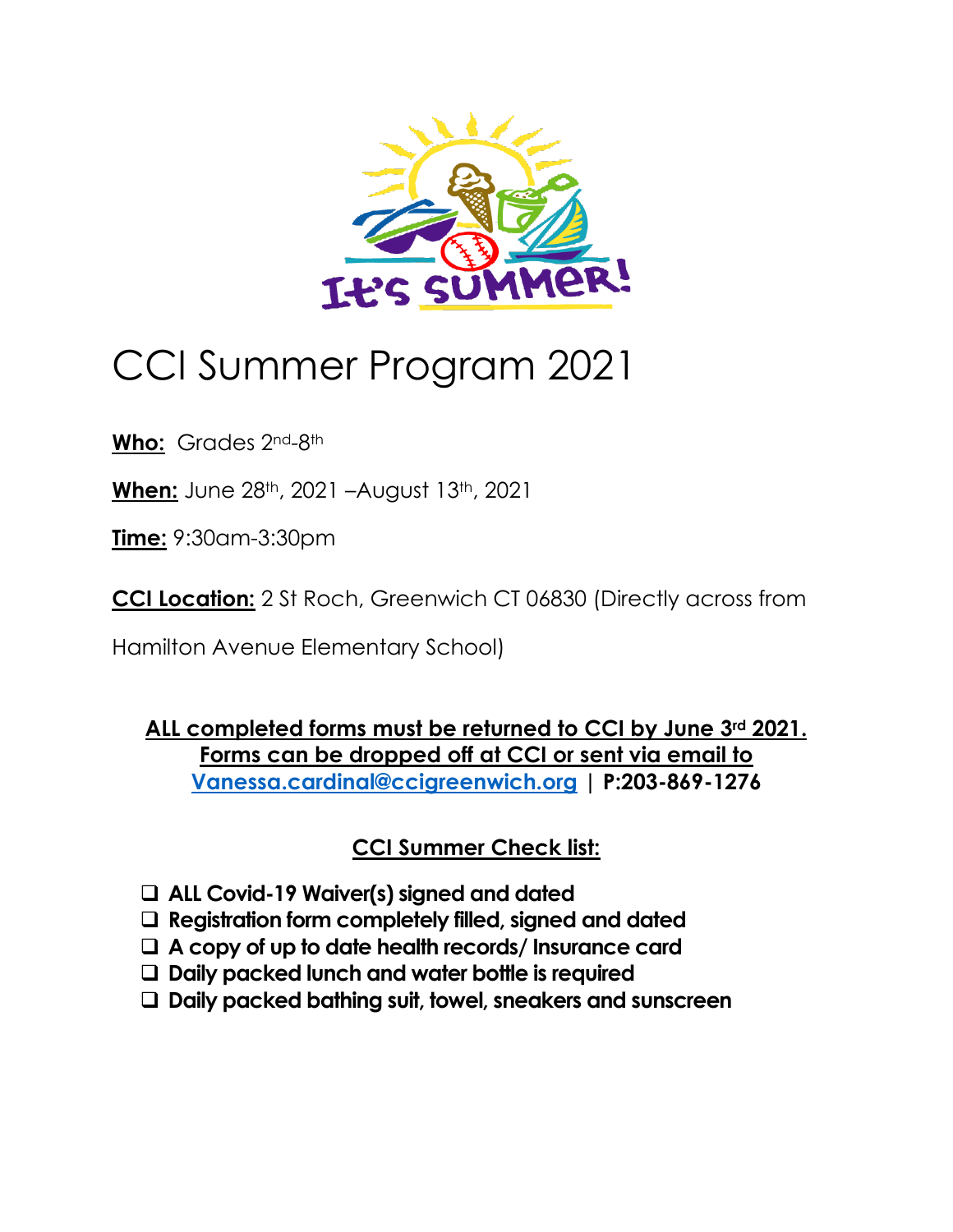

Dear Parents,

Summer is coming!

Once again CCI will hold its signature free Summer Program starting June 28<sup>th</sup> 2021 through August 13<sup>th</sup> 2021 from 9:30am-3:30pm for grades 2<sup>nd</sup>-8<sup>th</sup>! In order for your child to attend CCI's Summer Program, all forms MUST be completed, signed, and returned to CCI along with a copy of your child's *insurance card* and up to date *immunization records* **BY May 28th 2021**. Without the registration forms, insurance card and immunization records on file, your child will NOT be able to participate.

We are excited to see you all this summer!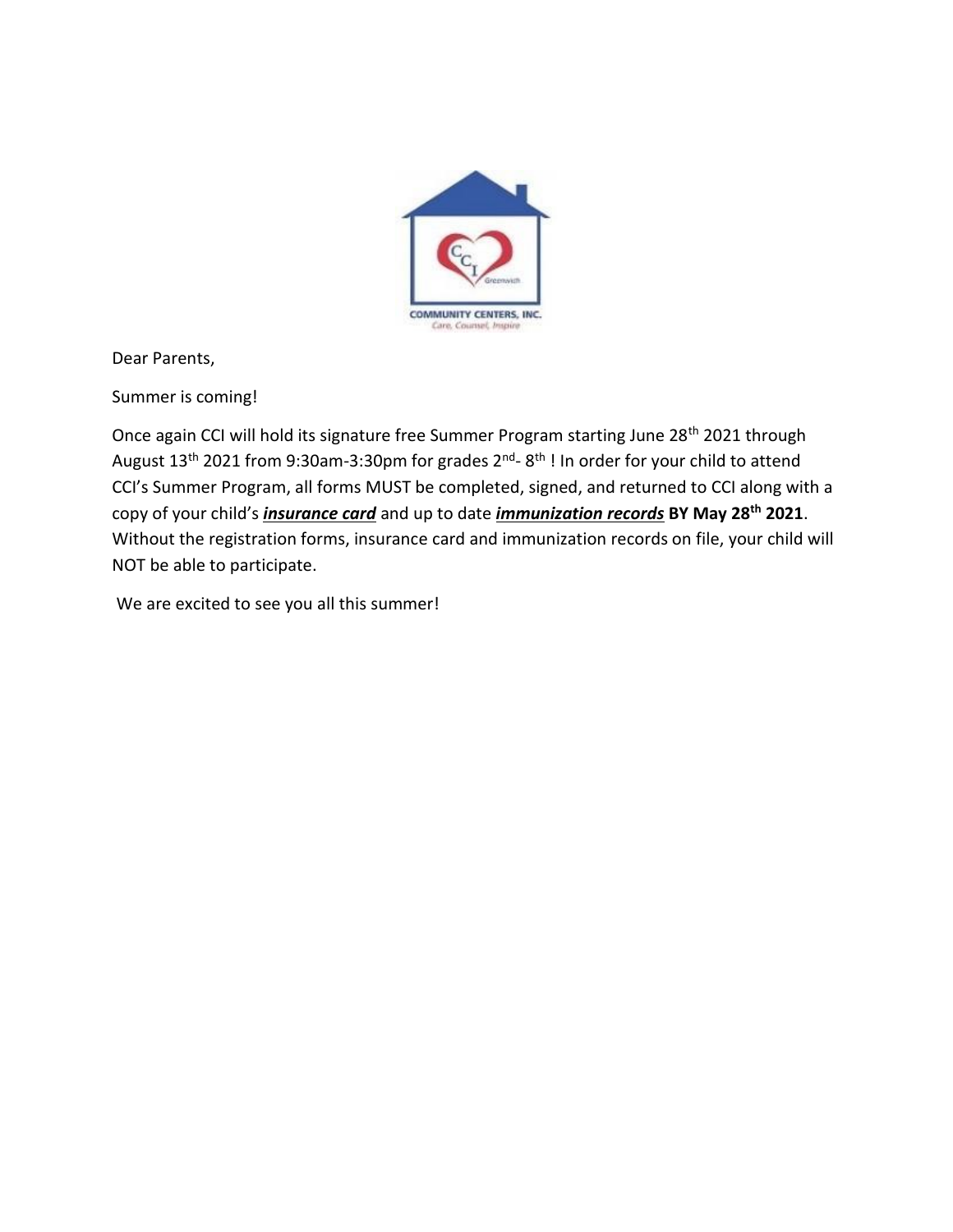

### **CCI Summer Program COVID-19 Guidelines/Protocols:**

• We are actively examining and modifying arrival screenings and health response procedures daily. Staff reserves the right to deny any student into the program due to any symptoms of illness.

•Staff will be required to wear a mask and social distancing rules will be in place. All participants and staff will be temperature screened at start of day every day.

•Transportation guidelines will be in place in efforts to follow social distancing rules, including: all persons in the vehicle wearing masks and having assigned seats.

•Students up to date health records and Insurance cards are required to register for summer program and must be submitted prior to first day of camp.

• Daily cleaning procedures include the specific anti-viral measures suggested/required by our local Health Department. We are committed to regular updates about our plans, policies, and new protective & reactive procedures.

•We ask for your help to control the spread by asking families to monitor their health and respond appropriately. In the event that you or someone in your home has a cough or fever, or has recently traveled, or been exposed to someone with the virus, please keep us informed and stay home to recover.

• If illness breaks out at any time during the session, CCI reserves the right to close the program for 2 weeks for health and safety.

• Pick up will occur at 9:30 am at both Wilbur Peck and Adams Garden and Drop off will be before 3:30pm. Children from Armstrong Court will need to walk to the New CCI building with a parent.

• Drop off – Students must be assisted by a parent when being dropped off at CCI. Parents and students must wait at front door to be directed by staff.

Thank you and for any questions please contact CCI staff

203-869-1276

| Parent Signature | au va |
|------------------|-------|
|                  |       |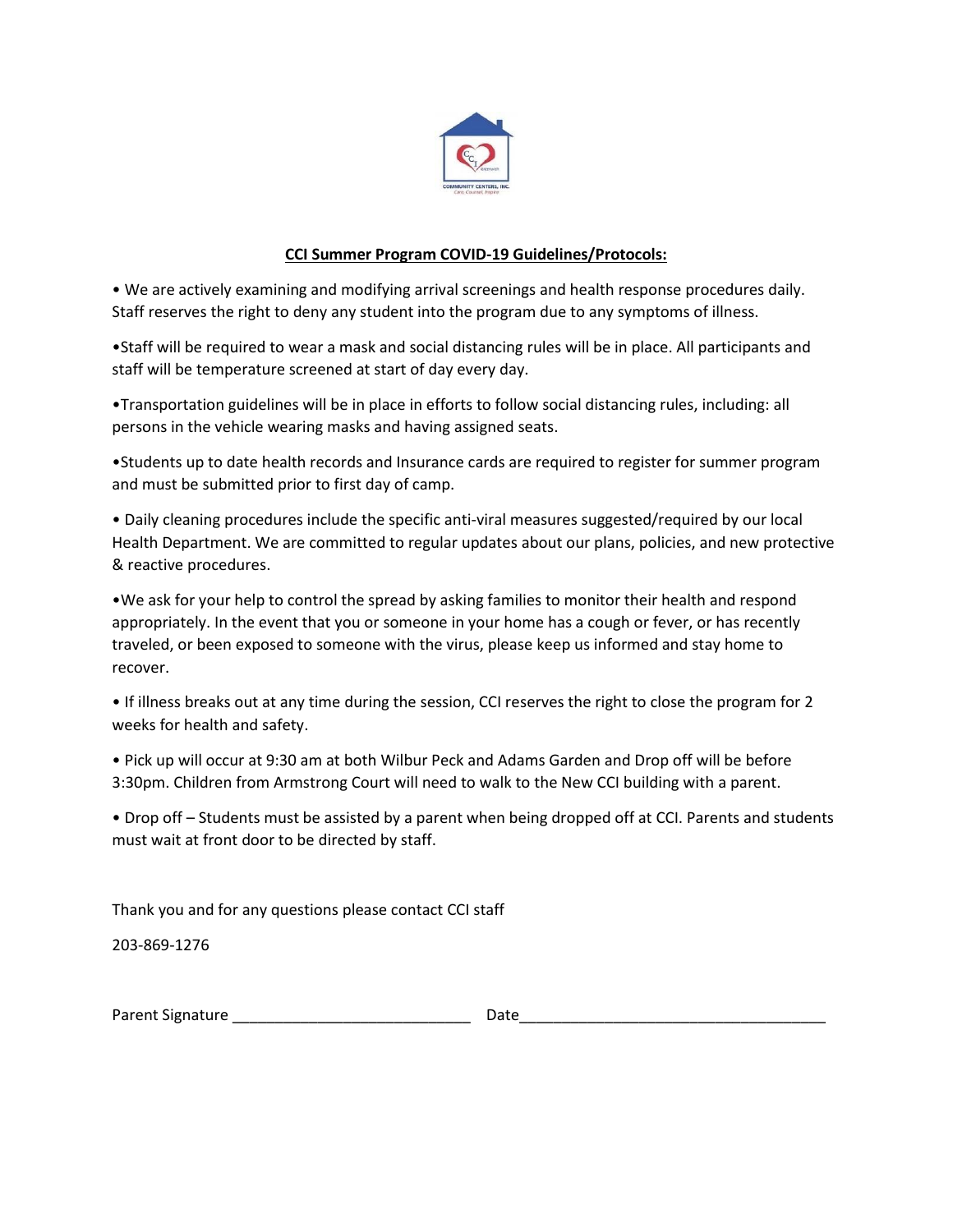

# **Language to Use in Third Party Agreements**

## **Parents/guardians please initial blank below lines and return with registrations form by June 3 rd, 2021**

The parties agree and acknowledge the novel coronavirus, COVID-19, has been declared a worldwide pandemic by the World Health Organization. COVID-19 is extremely contagious and is believed to spread mainly from person-to-person contact. As a result, federal, state, and local governments and federal and state health agencies recommend social distancing and have, in many locations, prohibited the congregation of groups of people.

The parties further agree that provision of essential work to the community is critical in this unprecedented time. Those essential service providers need childcare support and this Agreement sets forth the details of the support between (third party) and Community Centers Inc of Greenwich. Such service by \_\_\_\_\_\_\_\_\_\_\_ Community Centers Inc of Greenwich creates risks to the organization including potential claims against it.

By signing this agreement, \_\_\_\_\_\_\_\_\_\_\_\_\_\_\_\_(third party) agrees to indemnify and hold harmless \_\_\_\_\_\_\_\_\_ Community Centers Inc of Greenwich, its employees, agents, and representatives, of and from and claims, including all liabilities, not limited to, personal injury, disability, and death), illness, damage, loss, costs or expenses of any kind arising out of or relating to the work performed in this Agreement. (third party) understands and agrees that this release includes any claims based on the actions, omissions, or negligence of CCI, its employees, agents, and representatives, whether an injury, loss or COVID-19 infection occurs before, during, or after working onsite at CCI during the term of the Agreement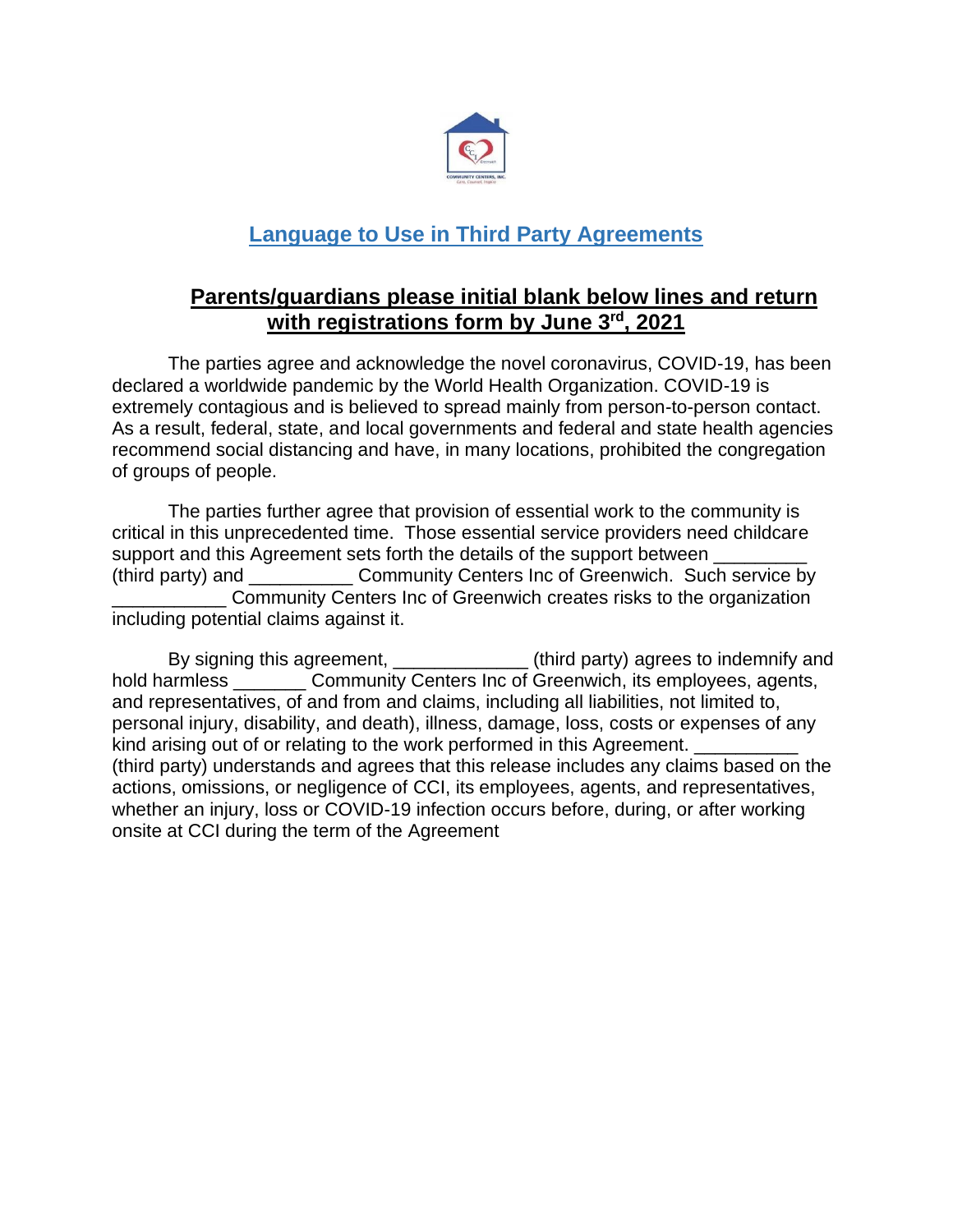

## **FOR PARENTS/GUARDIANS**

## **Assumption of the Risk and Waiver of Liability Relating to Coronavirus/COVID-19**

The novel coronavirus, COVID-19, has been declared a worldwide pandemic by the World Health Organization**. COVID-19 is extremely contagious** and is believed to spread mainly from person-to-person contact. As a result, federal, state, and local governments and federal and state health agencies recommend social distancing and have, in many locations, prohibited the congregation of groups of people.

Community Centers Inc of Greenwich ("CCI") has put in place preventative measures to reduce the spread of COVID-19; however, the CCI **cannot guarantee** that you or your child(ren) will not become infected with COVID-19. Further, **attending CCI could increase** your risk and your child(ren)'s risk of contracting COVID-19.

By signing this agreement, I acknowledge the contagious nature of COVID-19 and voluntarily assume the risk that my child(ren) and I may be exposed to or infected by COVID-19 by attending CCI and that such exposure or infection may result in personal injury, illness, permanent disability, and death. I understand that the risk of becoming exposed to or infected by COVID-19 at CCI may result from the actions, omissions, or negligence of myself and others, including, but not limited to, CCI employees, volunteers, and program participants and their families.

I voluntarily agree to assume all of the foregoing risks and accept sole responsibility for any injury to my child(ren) or myself (including, but not limited to, personal injury, disability, and death), illness, damage, loss, claim, liability, or expense, of any kind, that I or my child(ren) may experience or incur in connection with my child(ren)'s attendance at CCI or participation in CCI programming ("Claims"). On my behalf, and on behalf of my children, I hereby release, covenant not to sue, discharge, and hold harmless CCI, its employees, agents, and representatives, of and from the Claims, including all liabilities, claims, actions, damages, costs or expenses of any kind arising out of or relating thereto. I understand and agree that this release includes any Claims based on the actions, omissions, or negligence of CCI, its employees, agents, and representatives, whether a COVID-19 infection occurs before, during, or after participation in any CCI program.

Signature of Parent/Guardian / Date Name of Parent/Guardian / Name of CCI Participant(s)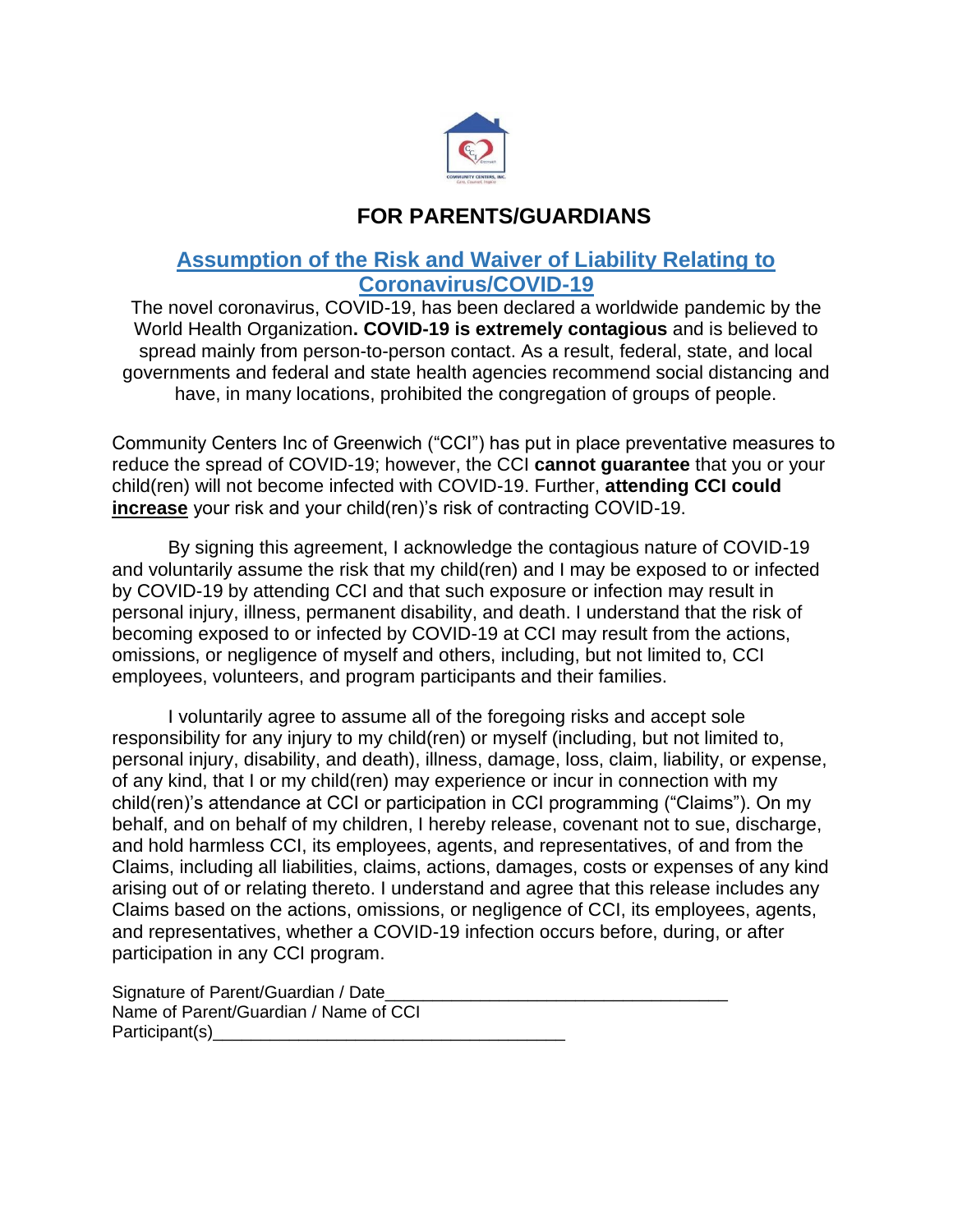

## **Community Centers Inc. SUMMER PROGRAM Registration Form 2021**

**(2nd grade -8th grade)**

#### **PLEASE PRINT CLEARLY**

| My child's Reading Level from last test is: Level ________                                                  |                                                                                                                                                                                                                                                                                                                                                                                                                                                                                                                                                                                                                                                                                                                                                                                                                                                                     |
|-------------------------------------------------------------------------------------------------------------|---------------------------------------------------------------------------------------------------------------------------------------------------------------------------------------------------------------------------------------------------------------------------------------------------------------------------------------------------------------------------------------------------------------------------------------------------------------------------------------------------------------------------------------------------------------------------------------------------------------------------------------------------------------------------------------------------------------------------------------------------------------------------------------------------------------------------------------------------------------------|
| days?                                                                                                       | Has your child has been diagnosed with COVID-19 or been in contact with anyone with COVID-19 these past 10                                                                                                                                                                                                                                                                                                                                                                                                                                                                                                                                                                                                                                                                                                                                                          |
|                                                                                                             |                                                                                                                                                                                                                                                                                                                                                                                                                                                                                                                                                                                                                                                                                                                                                                                                                                                                     |
|                                                                                                             | Does your child have Asthma? Yes____No___Does he/she carry an inhaler? Yes _____No________                                                                                                                                                                                                                                                                                                                                                                                                                                                                                                                                                                                                                                                                                                                                                                          |
| Does he/she know how to use it? Yes_____No_____                                                             |                                                                                                                                                                                                                                                                                                                                                                                                                                                                                                                                                                                                                                                                                                                                                                                                                                                                     |
|                                                                                                             | I, _________________________________(Parent's name) grant consent for my child to be transported                                                                                                                                                                                                                                                                                                                                                                                                                                                                                                                                                                                                                                                                                                                                                                    |
| by CCI staff and to participate in all CCI activities.                                                      |                                                                                                                                                                                                                                                                                                                                                                                                                                                                                                                                                                                                                                                                                                                                                                                                                                                                     |
| $\bullet$<br>$\bullet$<br>necessary for the welfare of my child.<br>$\bullet$<br>these rules with my child. | I understand that images of my child may be taken during CCI activities through video and/or photo and I give<br>permission for them to be used for the purpose of CCI promotional material and publications.<br>I give consent for CCI staff to communicate with my child's school to determine my child's academic progress<br>on the Fountas and Pinnell (F&P) assessment and obtain grades as part of CCI's reading program<br>I give consent to the staff of CCI to treat my child in case of minor emergencies (Including band-aids) deemed<br>I release and hold harmless CCI and its employees from any and all claims, demands, injuries, and actions which<br>arise out of or in connection with my child's participation in CCI's programs.<br>I have read and understand the information given to me about the program's rules and I agree to reinforce |
|                                                                                                             |                                                                                                                                                                                                                                                                                                                                                                                                                                                                                                                                                                                                                                                                                                                                                                                                                                                                     |
|                                                                                                             | Home Phone Number:<br>Cell Phone#:<br>Cell Phone#:                                                                                                                                                                                                                                                                                                                                                                                                                                                                                                                                                                                                                                                                                                                                                                                                                  |
| IN CASE OF EMERGENCY, PLEASE CONTACT:                                                                       |                                                                                                                                                                                                                                                                                                                                                                                                                                                                                                                                                                                                                                                                                                                                                                                                                                                                     |
| Name:                                                                                                       | Phone Number:                                                                                                                                                                                                                                                                                                                                                                                                                                                                                                                                                                                                                                                                                                                                                                                                                                                       |

Please return this form to CCI as soon as you can. If you have any questions call CCI at (203) 869-1276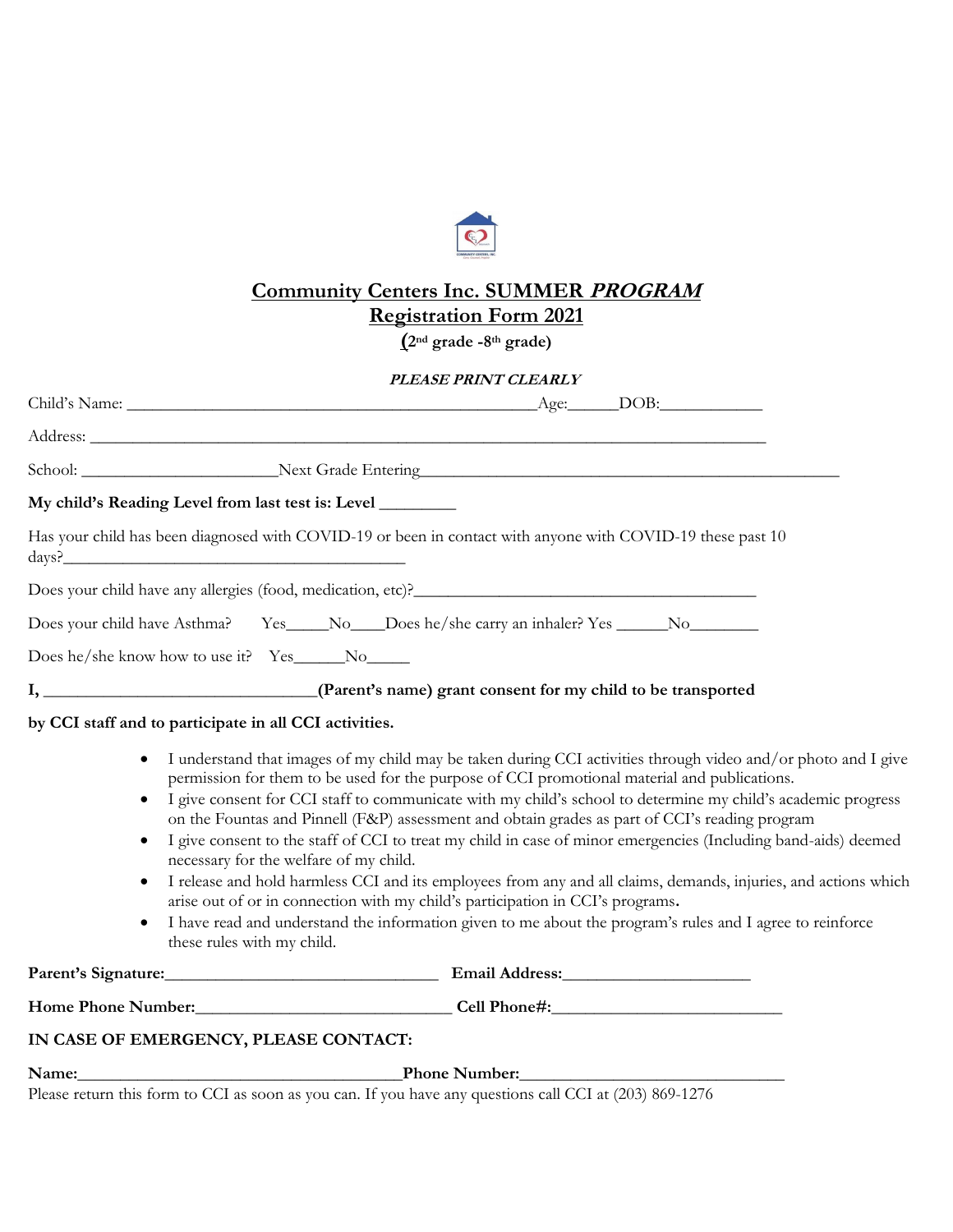

### **CCI Student Summer Behavior Policy**

- ⦁ Respect CCI staff at all times
- ⦁ Respect all other program participants
- ⦁ Absolutely no fighting
- ⦁ No arguing, name-calling, or cursing
- ⦁ Participate in each session and help others do the same
- ⦁ Respect CCI property and all other facilities we visit
- ⦁ Do not eat or drink on any bus or van
- ⦁ Stay seated and wear seatbelts while in van or bus at all times
- ⦁ No fighting or screaming on van or bus

#### **Disciplinary Action:**

⦁ **A first** warning will always be given along with an explanation as to why their behavior is inappropriate. Depending on what the behavior is, if it continues, it will be followed by:

Minor Offenses- (Such as cursing, not following staff directions, verbal arguments, not participating, eating/drinking on vans

- ⦁ **Second offense** Sit out of an activity for a period of time
- ⦁ **Third offense** Miss an activity completely. Parents will also be notified of inappropriate behavior

## **Major Offenses- (Such as any bullying, any physical contact, disregarding water safety, inappropriate behavior surrounding vehicles)**

⦁ **A first** warning will always be given along with an explanation as to why their behavior is inappropriate and a call home. Depending on what the behavior is and if it continues, it will be followed by:

- ⦁ S**econd offense-** Leave the program for the rest of the day
- ⦁ **Third offense-**Possibility of a full day suspension

**\*\*\*For fighting – one warning will be given on the first day when we are explaining the rules. Any fighting after that may warrant an instant dismissal from the program for the day**

**\*\*\*If the participant's behavior shows no improvement after consequences, he or she may be asked to withdraw from the CCI program**

**\*\*\*Valuables should be left at home, with the exception of trip days (i.e. money not needed for**